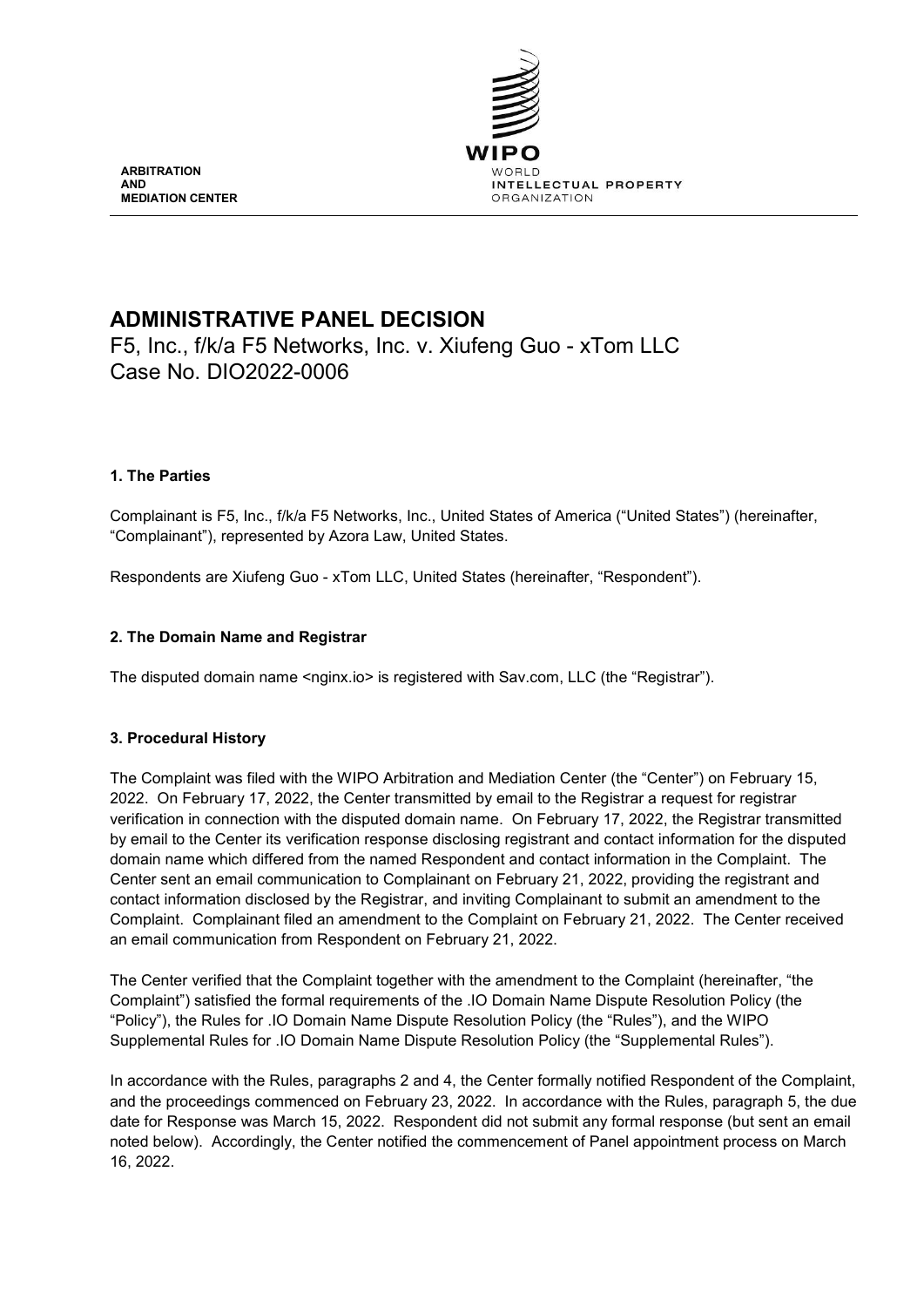#### page 2

The Center appointed M. Scott Donahey as the sole panelist in this matter on March 21, 2022. The Panel finds that it was properly constituted. The Panel has submitted the Statement of Acceptance and Declaration of Impartiality and Independence, as required by the Center to ensure compliance with the Rules, paragraph 7.

### **4. Factual Background**

Complainant is the owner of several trademark registrations in the United States since 2012 as well as various countries around the world consisting of or including its NGINX trademark. Complaint, Annex 3. Under its trademark, Complainant offers the following goods and services: computer and software goods and services, application management goods and services, computer networking and technology goods and services, and goods and services related to servers, networks, systems, and computers.

The disputed domain name was registered on December 30, 2019.

Respondent is using Complainant's trademark on its website and is using its website to offer computerrelated information and apparently services. Complaint, Annex 4. It is highly likely according to Complainant that consumers will be confused into believing that Complainant is associated with or endorses Respondent and its goods and services.

Respondent is not authorized by Complainant to use its trademarks in any way.

# **5. Parties' Contentions**

### **A. Complainant**

Complainant asserts that the disputed domain name is identical to and/or confusingly similar to its registered trademarks. Complainant contends that Respondent has no rights or legitimate interests in respect of the disputed domain name. Complainant asserts that consumers will be confused into mistakenly believing that Complainant has authorized or endorsed Respondent's services when no such authorization or endorsement has been granted. Complainant argues that the disputed domain name has been registered and is being used in bad faith. Complainant states that while Respondent is apparently making use of open-source software, Respondent has no rights to do so in a way that is likely to cause confusion with Complainant's marks.

### **B. Respondent**

Respondent sent an email to say: "nginx.io is a open source project based on the famous web server software Nginx. We didn't receive any notification from any 3rd party, can you please contact us first before submitting WIPO?".

### **6. Discussion and Findings**

A panel shall decide a complaint on the basis of the statements and documents submitted and in accordance with the Policy, these Rules and any rules and principles of law that it deems applicable."

Paragraph 4(a) of the Policy directs that the complainant must prove each of the following:

(i) that the domain name registered by the respondent is identical or confusingly similar to a trademark or service mark in which the complainant has rights; and,

(ii) that the respondent has no rights or legitimate interests in respect of the domain name; and,